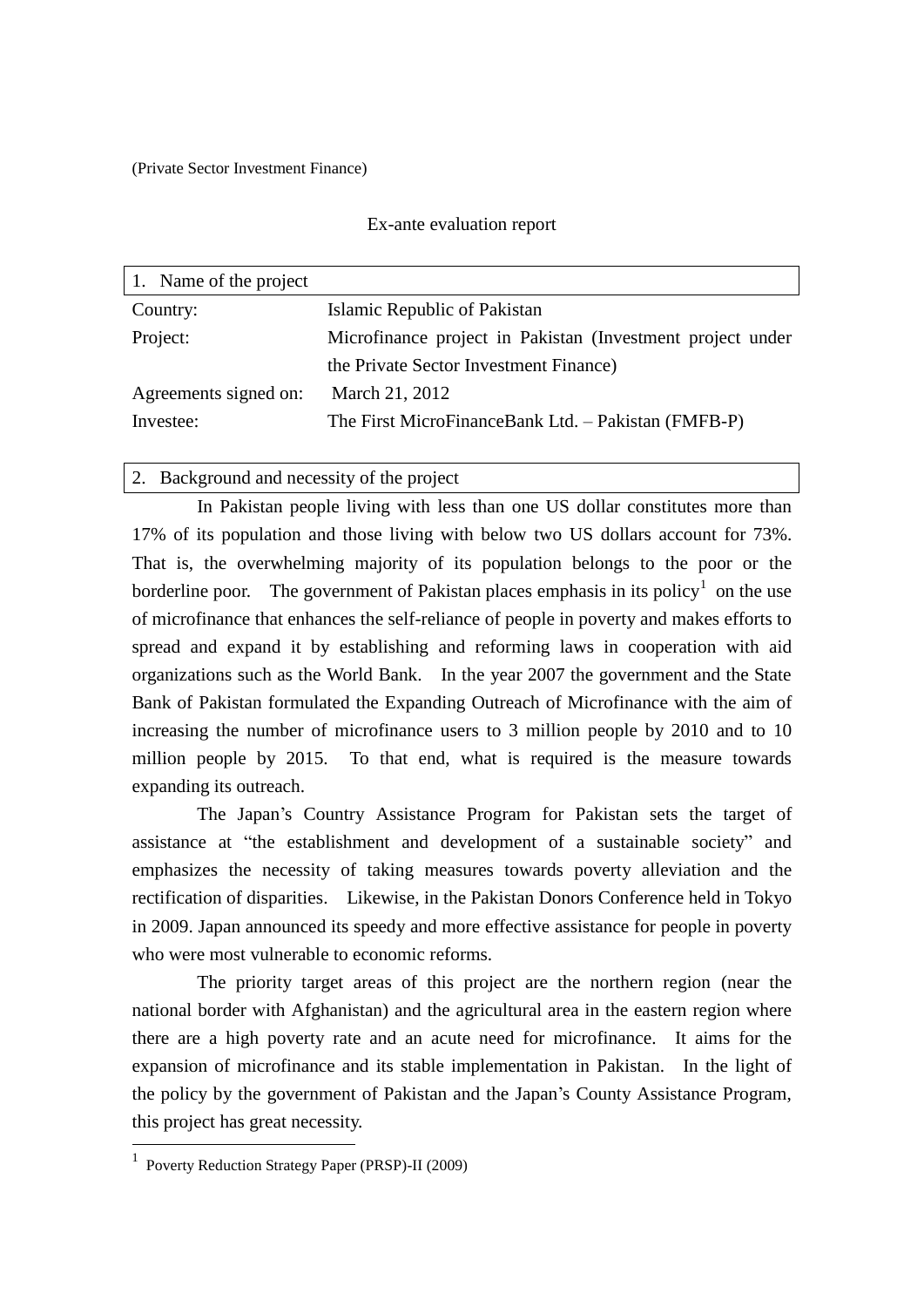### 3. Overview of the project

(1) Objective

This project aims for expanding the business and achieving the stable management of the First MicroFinanceBank, Ltd.-Pakistan (hereinafter referred to as FMFB-P) through investment in order to enlarge financial service delivery to the poor in Pakistan, thereby contributing to stabilizing the sustainable livelihood of the low income population in Pakistan.

- (2) Site of the project's implementation: Nationwide (with emphasis on in the northern and eastern regions)
- (3) Summary of the project
	- 1) Outline of planning

Based on the business expansion plan formulated by FMFB-P, the project expands microcredit (loan) and deposit services primarily for people in poverty and stabilizes management proportionately with an enlarged seize of business. The plan is summarized below.

|                      |            |          |            |            | (In one million Rs.) |
|----------------------|------------|----------|------------|------------|----------------------|
| Calendar year        | 2010       | 2011     | 2012       | 2013       | 2014                 |
|                      | (actual)   | (actual) | (estimate) | (estimate) | (estimate)           |
| Loan (gross)         | 2,374      | 2,407    | 3,856      | 5,060      | 6,231                |
| Deposit              | 5,344      | 5,920    | 6,271      | 7,714      | 9,782                |
| Capital              | 990        | 1,112    | 1,352      | 1,352      | 1,352                |
| Gross capital        | 6,353      | 7,035    | 7,719      | 9,283      | 11,613               |
| Net profit after tax |            |          |            |            |                      |
| deduction (loss)     | <b>170</b> | (50)     | 14         | 101        | 181                  |

2) Project cost

Capital expansion to support the expansion of FMFB-P's business: A necessary capital increase of 240 million Rs (about 222 million yen at  $\text{\textsterling}1 = 1.08 \text{Rs}$  as of March 21, 2012) will be covered by JICA's investment.

JICA's equity after investment: 17.8%

- (4) Project implementation schedule: Investment to be made in 2012
- (5) Investee: The First MicroFinanceBank Ltd. Pakistan
- (6) Necessity of assistance by JICA Private Sector Investment Finance

This project aims for poverty reduction, and its assistance by overseas investment is of great significance. It is estimated that FMFB-P's profitability will be improved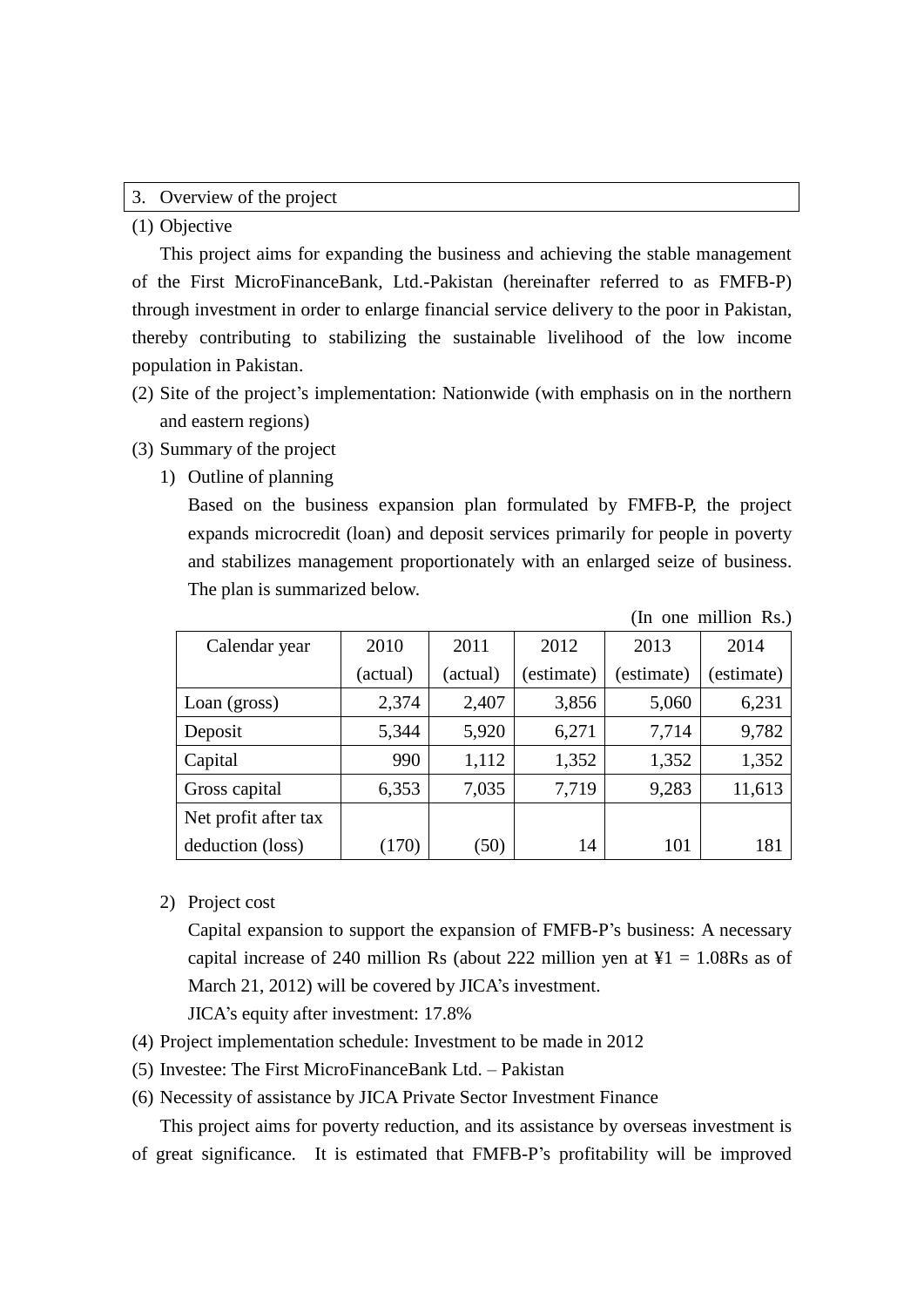chiefly through healthy management. Its policy is to place priority on reinvestment in the expansion of its business. Hence, what is required is assistance by overseas investment that lays out capital from a long-term perspective by attaching importance to the development output up to the time when the profitability line by private investors will be reached. At the same time, it is possible to provide comprehensive assistance by integrating technical assistance such as strengthening appraisal capacity at FMFB-P.

(7) Environmental and social considerations, poverty reduction, and social development

- 1) Environmental and social considerations
	- (a) Category: C
	- (b) Reason for the category: It is judged based on the JICA Guidelines for Environmental and Social Considerations (pronounced in April 2010) that an adverse effect inflicted upon environment by this project will be kept at the minimal level.
- 2) Promotion of poverty reduction

It is expected that poverty reduction will be expedited by expanding financial services including deposit and loan services to people in poverty.

3) Social development

It is expected that the project will support women's social independence through emphasizing financial services for them.

- (8) Collaboration with other schemes and other donors: Joint investment with the International Finance Corporation (IFC)
- (9) Technical assistance

Explore technical assistance to strengthen appraisal capacity and assistance for risk management.

#### 4. Project achievement

#### (1) Quantitative effect

1) FIRR (JICA's return): 14.9%

2) Indicators of benefits of the investment

| Indicator                     | Standard value (2010) | Target value (2014)      |
|-------------------------------|-----------------------|--------------------------|
|                               | [Achieved value]      | [2 yrs after investment] |
| Number of borrowers           | 166,928               | 220,878                  |
| Rate of women in the above(%) | 33.5                  | more than 35             |
| Gross loan (in $1,000$ Rs.)   | 2,373,880             | 6,231,229                |
| Gross deposit (in 1,000Rs.)   | 5,344,198             | 9,781,877                |
| Portfolio at Risk (%)         | 5.6                   | 0.8                      |